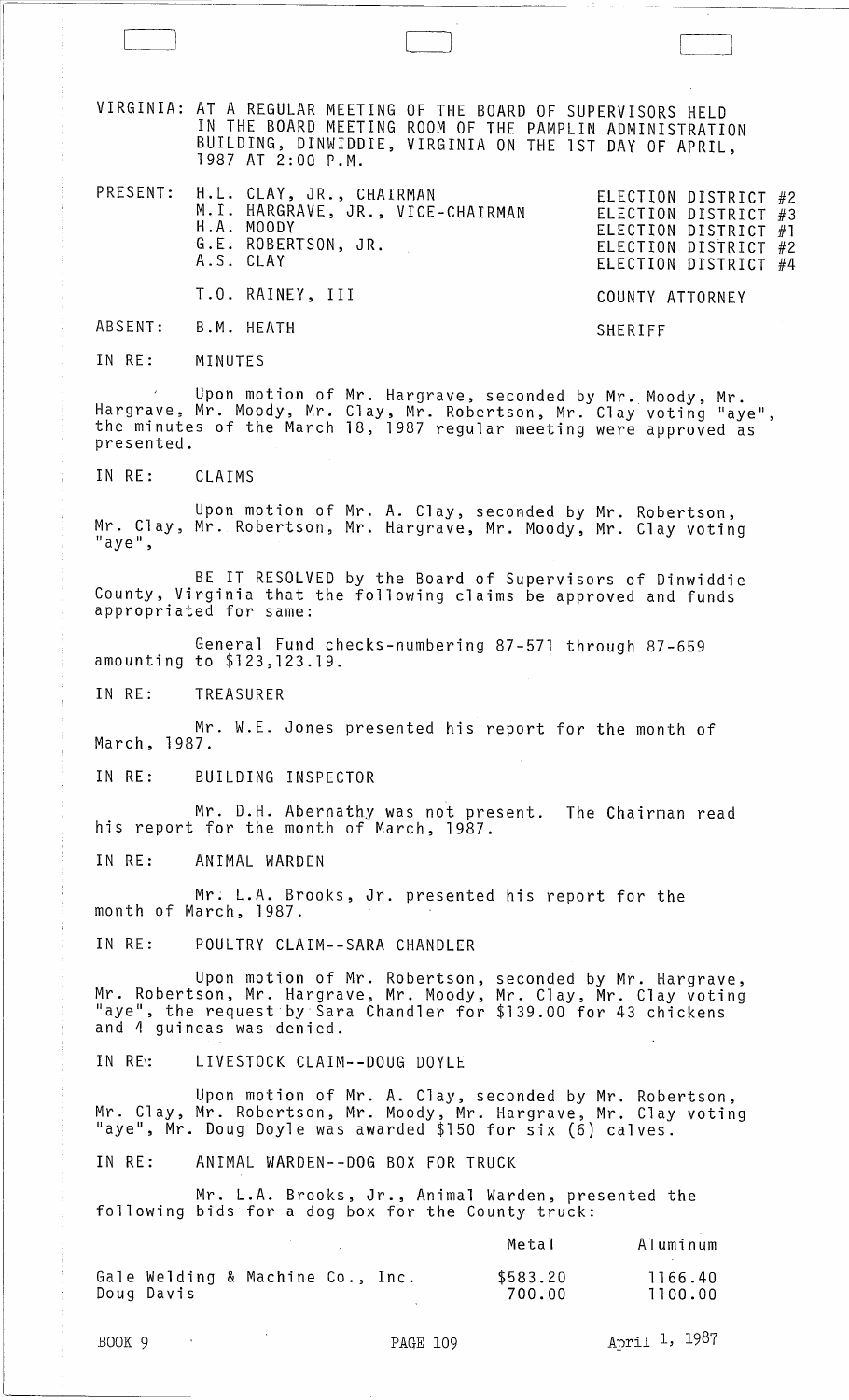Mr. Brooks stated the steel cage is hard on the truck. The aluminum cage would have less wear and tear.

Mr. Robertson asked if the cage is transferable. Mr. Brooks said yes.

After a brief discussion, a decision was postponed to allow the Board an opportunity to examine the damage caused by<br>the steel cage.

IN RE: ANIMAL WARDEN

Mr. Hargrave stated he received a complaint on a dog at the intersection of Rt. 619 and Rt. 626. Mr. Brooks stated he had received complaints also and was working on that problem.

Mr. Robertson asked Mr. Brooks what he does when his truck breaks down. Mr. Brooks said he tries to use his own truck to take care of calls.

IN RE: VA. DEPT. OF HIGHWAYS & TRANSPORTATION--REQUEST FOR OXFORD DRIVE, OXFORD POINT SUBDIVISON, TO BE TAKEN INTO THE SECONDARY ROAD SYSTEM

Upon motion of Mr. A. Clay, seconded by Mr. Hargrave, Mr. Clay, Mr. Hargrave, Mr. Robertson, Mr. Moody, Mr. Clay voting<br>"aye",

NOW THEREFORE BE IT RESOLVED by the Board of Supervisors of Dinwiddie County, Virginia this 1st day of April, 1987, that the Virginia Department of Highways and Transportation be and is hereby requested to add a section of road known as Oxford Drive beginning at a point on Route 750, 1.15 miles northeast of Route 623 and running in a northerly direction 0.33 miles to a dead end with a turn-around. This road has been constructed, drained, and surfaced in accordance with Virginia Department of Highways and Transportation Specifications and County Ordinances; and

BE IT FURTHER RESOLVED by the Board of Supervisors of Dinwiddie County, Virginia that this road in Oxford Point Subdivision, if accepted, be added to the secondary system of Dinwiddie County, effective on the date of approval of the Highway Commission with a maintenance bond and fee pursuant to Section 33.1-229 of the Code of Virginia (1950, as amended); and

BE IT FURTHER RESOLVED that the Board of Supervisors of Dinwiddie County, Virginia does guarantee the Commonwealth of Virginia a minimum unrestricted right-of-way of 50' with necessary easements for cuts, fills, and drainage as recorded in Plat Book 11, Pages 129 and 130, dated July 16, 1981.

IN RE: ROUTE 460W EXTENSION STUDY APPROVED

Mr. Robertson reported that the Metropolitan Planning Organization was notified tht Prince George and Petersburg have also requested a study of the extension of Rt. 460 and the Virginia Dept. of Highways and Transportation has agreed that a feasibility study will be done.

IN RE: DOG CONFINEMENT--MONTH OF APRIL

Mr. Robertson stated he wanted to remind the citizens that dogs are to be confined during the month of April as follows:

- 1. Those on the east side of U.S. Interstate 85 are to be prohibited during the period of April 1 - April 15 of each year.
- 2. Those on the west side of Interstate 85 are to be prohibited during the period of April 16 - April 31 of each year.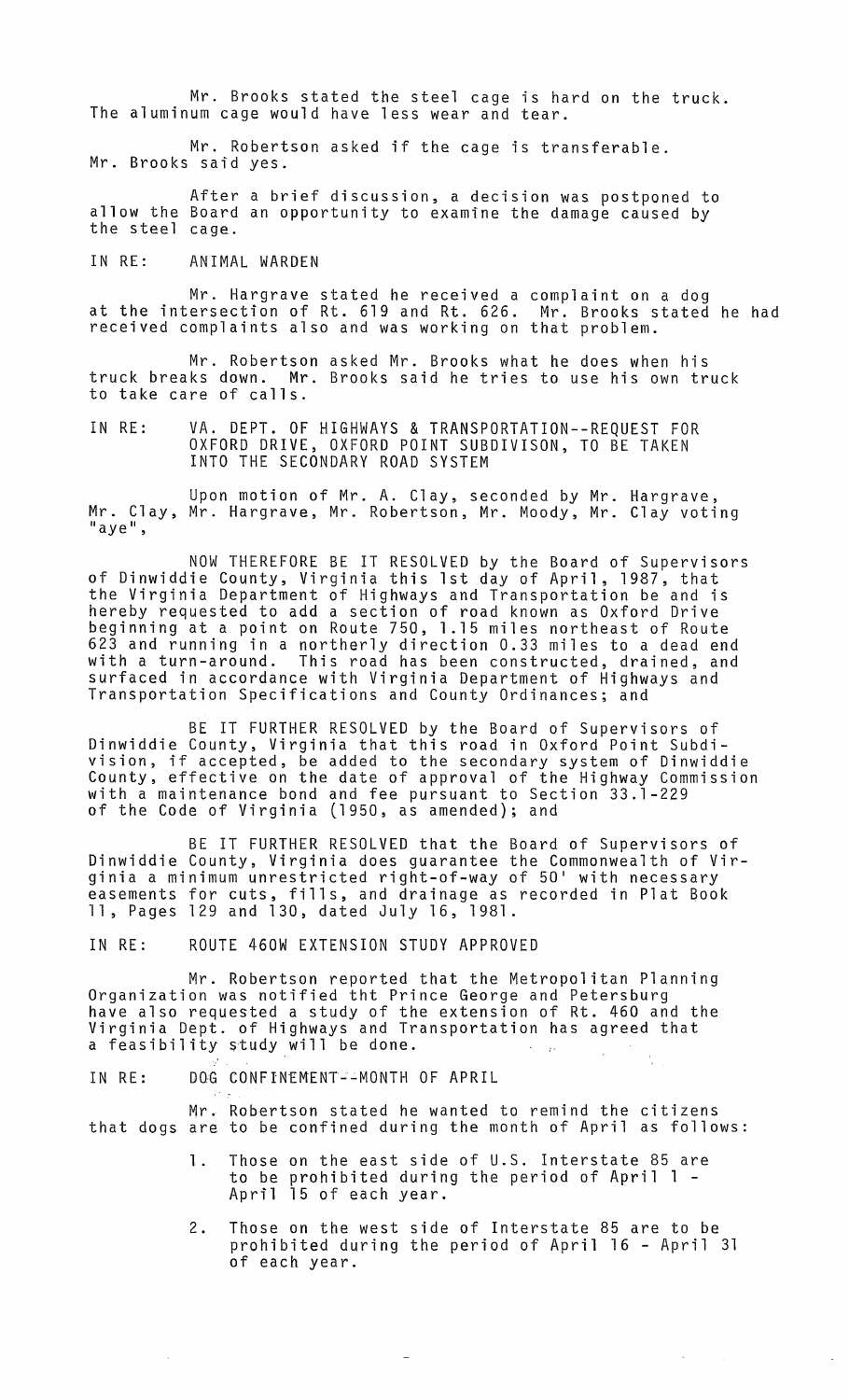## IN RE: DIVISION OF FORESTRY

Mr. Crockett Morris, Regional Forester, Division of Forestry, appeared before the Board to present a yearly report of the Division's work for 1986.

IN RE: CARES, INC.--REQUEST FOR FUNDING

The Board received a request from the Executive Director and Chairman of the Board of CARES, Inc. for \$1,000 for operational<br>funds for the year 1987.

Mrs. King B. Talle<mark>y, Director, Dept. of Social Services,</mark> stated her agency does use the facility and she knows it has been full because they have had to turn some clients away. She added that it is also used for transients picked up by the Sheriff's Department.

Upon motion of Mr. Robertson, seconded by Mr. Hargrave, Mr. Robertson, Mr. Hargrave, Mr·. Clay, Mr .. ·Moody, Mr. Clay· voting "aye", a \$1,000 appropriation was approved for CARES, Inc. for operational funds for 1987.

IN RE: CONSOLIDATED OMNIBUS BUDGET RECONCILIATION ACT--GUIDE-LINES TO ADMINISTER

Upon motion of Mr. Robertson, seconded by Mr. Hargrave, Mr. Robertson, Mr. Hargrave, Mr. Moody, Mr. Clay, Mr. Clay voting "aye", the following resolution was adopted:

WHEREAS, because of the Consolidated Omnibus Budget Reconciliation Act (COBRA) enacted by the Federal Government July 1, 1986, the County is required to offer temporary extension of health coverage (called "continuation coverage") at group rates in certain instances where coverage under the plan would otherwise end; and

WHEREAS, under this act an employee of Dinwiddie County has the right to choose this continuation coverage for 18 months if he or she looses coverage because of a reduction in hours ot employment making them part time or the termination of employment (for reasons other than gross misconduct on their part); and

WHEREAS, in the case of a spouse or a family member covered by health care, they have the right to choose continuation coverage for 36 months for any of the following reasons:

- 
- 1. Employee dies while still working;<br>2. They are children who reach dependent age limit of coverage under parents' program;
- 3. They are. spouses or children who are no longer eligible for coverage because of separation or divorce;
- 4. Employee chooses medicare as primary carrier; and

WHEREAS, it is necessary for the Board to set guidelines for this program to be administered;

NOW THEREFORE BE IT RESOLVED by the Board of Supervisors of Dinwiddie County, Virginia, that the following guidelines are refinance of the stablished for the administration of the COBRA for Dinwiddie County employees: .

- 1. The full amount of the premium made payable to the health care carrier is due in a timely fashion as set forth by the group administrator;
- 2. The group administrator will not be required to
- remind participants of monthly payments; 3. At the end of the designated temporary coverage period, there will be a 2% administrative charge collected by the County.